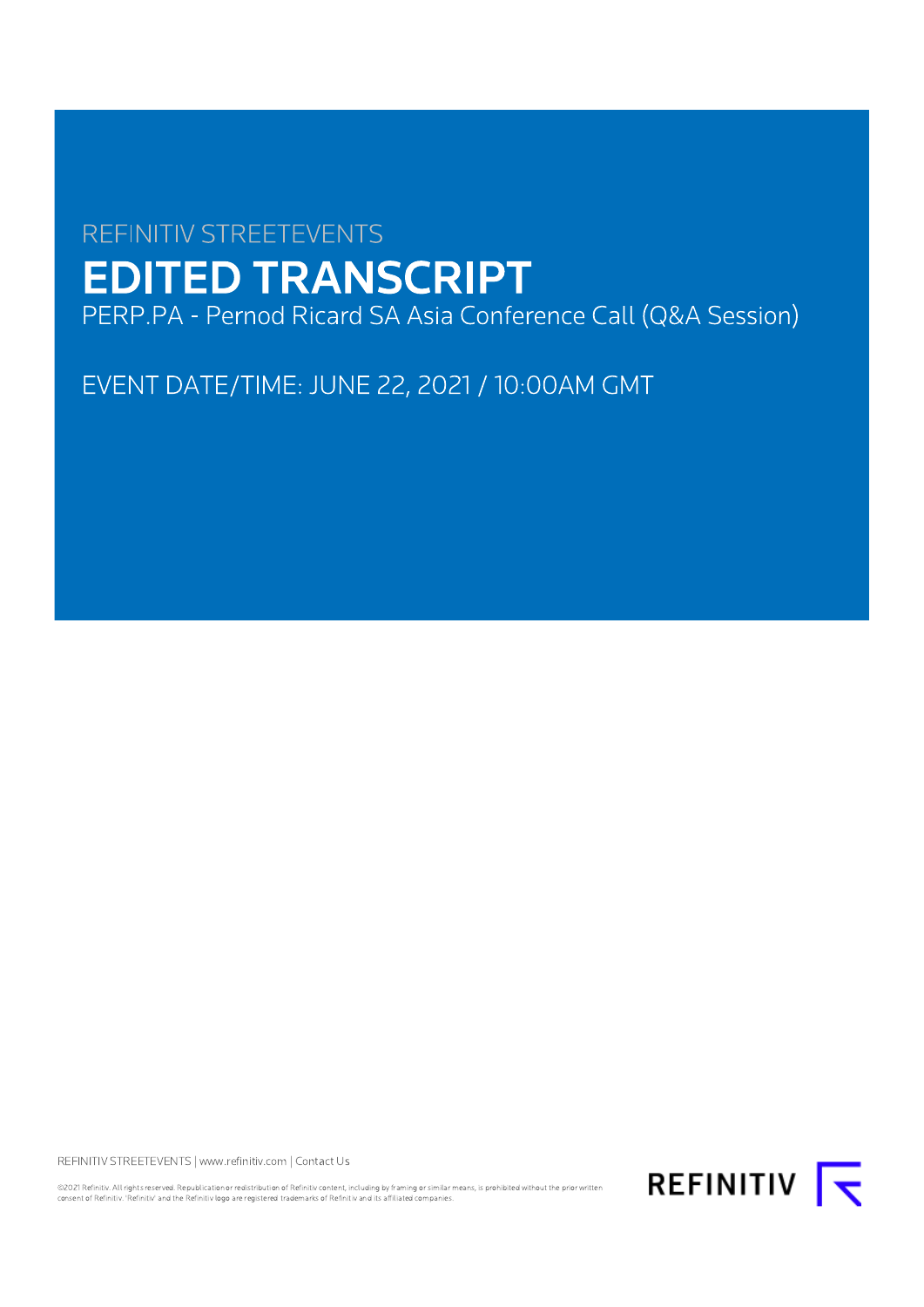# **CORPORATE PARTICIPANTS**

**Julia Massies** Pernod Ricard SA - VP of Financial Communication & IR Philippe Guettat Pernod Ricard SA - Chairman & CEO of Pernod Ricard Asia

# **CONFERENCE CALL PARTICIPANTS**

Andrea Pistacchi BofA Securities, Research Division - MD in Equity Research & Head of European Beverages Chris Pitcher Redburn (Europe) Limited, Research Division - Partner of Beverages Research Edward Brampton Mundy Jefferies LLC, Research Division - Equity Analyst Laurence Bruce Whyatt Barclays Bank PLC, Research Division - Analyst **Olivier Nicolai** Pinar Ergun Morgan Stanley, Research Division - Equity Analyst Richard Withagen Kepler Cheuvreux, Research Division - Research Analyst Sanjeet Aujla Crédit Suisse AG, Research Division - European Beverages Analyst Simon Lynsay Hales Citigroup Inc. Exchange Research - Research Analyst Trevor J. Stirling Sanford C. Bernstein & Co., LLC., Research Division - Senior Analyst

# **PRESENTATION**

# Operator

Good day, and thank you for standing by. Welcome to the Pernod Ricard Asia Conference Call. (Operator Instructions) For your information, this conference is being recorded. Now, I would like to hand the conference over to your speaker today, Julia Massies. Please go ahead.

#### Julia Massies - Pernod Ricard SA - VP of Financial Communication & IR

Thank you, operator. Good morning, good afternoon, ladies and gentlemen. I'm very pleased to welcome you to Pernod Ricard Asia's 2021 Conference Call. We're hosted today by Philippe Guettat, Chairman and CEO for Pernod Ricard Asia. Now most of you will have seen the video we posted on our website this morning, so in the interest of time, we will turn directly to the Q&A session.

So operator, if you can fix for us our first caller, please.

# **OUESTIONS AND ANSWERS**

#### Operator

(Operator Instructions) Our first question comes from the line of Sanjeet Aujla at Crédit Suisse.

We move to the next question coming from the line of Simon Hales at Citi.

Simon Lynsay Hales - Citigroup Inc. Exchange Research - Research Analyst

Can you hear me okay?

REFINITIV STREETEVENTS | www.refinitiv.com | Contact Us

©2021 Refinitiv. All rights reserved. Republication or redistribution of Refinitiv content, including by framing or similar means, is prohibited without the prior written consent of Refinitiv. 'Refinitiv' and the Refinitiv logo are registered trademarks of Refinitiv and its affiliated companie

**REFINITIV** |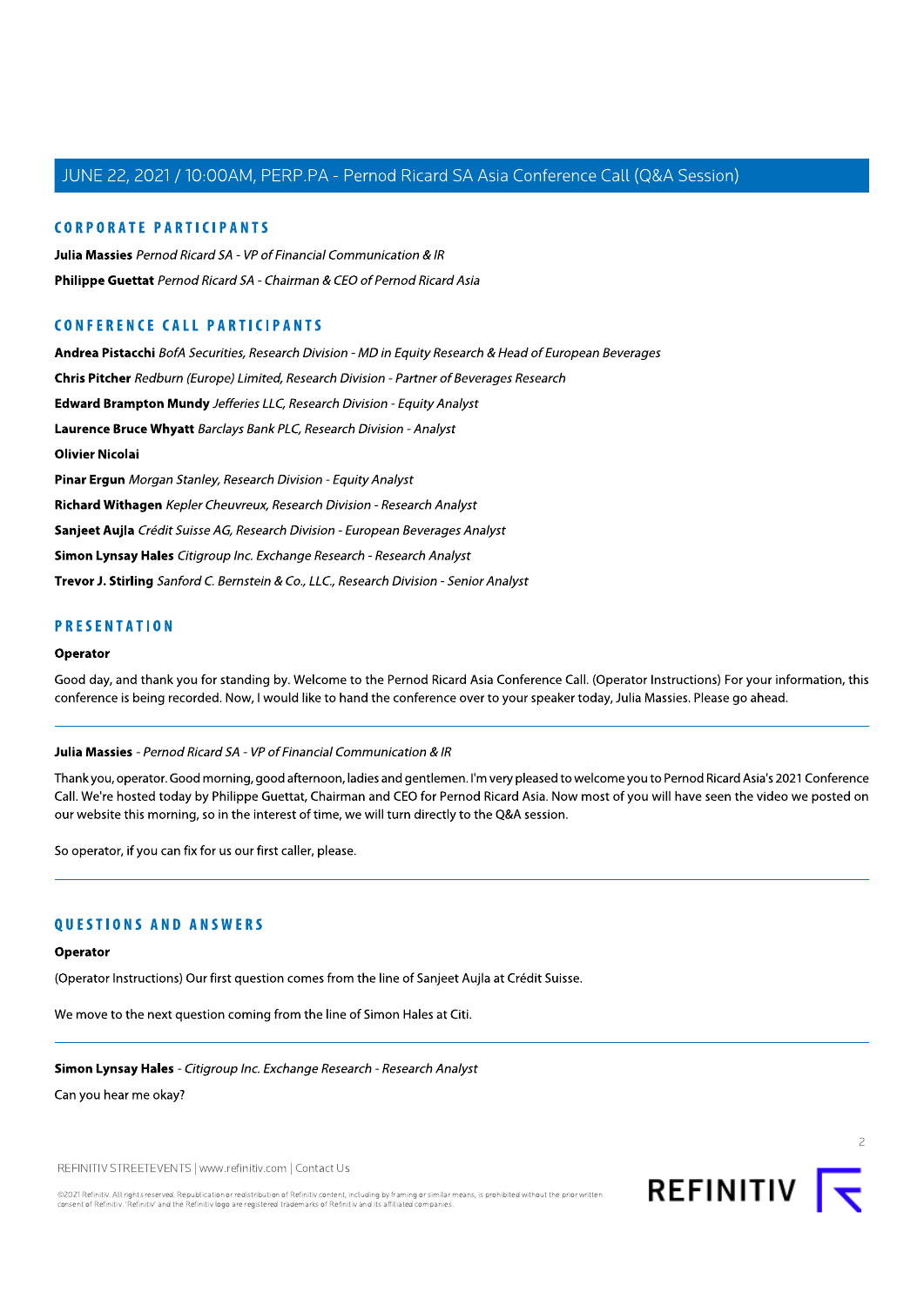# Philippe Guettat - Pernod Ricard SA - Chairman & CEO of Pernod Ricard Asia

Simon, yes. Can you hear us?

## Simon Lynsay Hales - Citigroup Inc. Exchange Research - Research Analyst

Perfect. A couple of questions or maybe 3. So if you could just talk a little bit about how consumption trends are evolving by category and age demographic in China. You're clearly sort of doing very well as you referenced in your presentation, strong recovery post the pandemic. You talked about the success you've been having recently with the Glenlivet in the 25 to 30-year-old age range.

I'm just sort of wondering, is Scotch really skewing sort of the significantly younger in terms of demographic into that 20 to 30-year-old age range? How is cognac faring amongst that age group? And perhaps more broadly linked to that, how are your non-cognac and Scotch plans performing in China? What proportion of your sales now are outside of those 2 core categories for you? So that was sort of maybe first extended question.

And then just secondly, I wonder if you could just talk more broadly across Asia about how you expect investment and marketing supporting the business to evolve over the next 2 to 3 years. Do you think you'll be investing consistently ahead of sales growth in the region?

# Philippe Guettat - Pernod Ricard SA - Chairman & CEO of Pernod Ricard Asia

Thank you, Simon. Well, the first one, consumption trend by demographics and category in China, it's pretty a long one and lengthy one. As you know, most of the information we have are based on usage and attitude research which we run once every 2 years. So it's a bit difficult to really look at the impact of COVID. And I don't think this is a major impact. Overall, what we can see is that overall, whiskey has a global footprint, a more national footprint, a high level of penetration, but with lower level of consumptions; while China has a high level of consumptions, very much in the 2 highest consumptions provinces which are Guangdong and Fujian. Whiskey is overall potentially recruiting at a younger age, more -- some of the Gen Z and younger millennials, whilst cognac is a bit more of an uptrade and, therefore, really targeting more of the 25 to 40. So the younger millennials and up to the overall the millennials. But we put in quite a lot of efforts as well in recruiting Gen Z, especially in nightclubs and clubs.

And as far as blended malt, blended malt is growing fast. It's more younger drinkers coming in as well. It's not really cannibalizing cognac, so it's enabling the overall footprint overall of IS, imported spirits to grow in China. Quite nicely overall. But as you know, that we have a lot of education. We have a role to play and to continue on that.

Proportion of sales outside of cognac, whiskey, it's mostly Absolut, which is doing pretty well. We have double-digit growth. And you can see, it's a key growth really for us. Overall, we are saying, of course, a bit of Malibu, Kahlua and the rest, but Absolut is a key growth in Korea and probably key for us in China. So strong investment planned ahead of volumes clearly in China in the years to come will continue as we said. And throughout Asia, it's an educational gain and capacity ability for us to recruit new drinkers and to educate more consumers to bring them on board of the category. And as a market leader, I think what is benefiting the category of imported spirits is well benefiting Martell, Chivas, Ballantine's, Absolut and all our brands and the Glenlivet.

#### Operator

Our next question comes from the line of Edward Mundy at Jefferies.

#### Edward Brampton Mundy - Jefferies LLC, Research Division - Equity Analyst

I've got 3, please. The first is on some of your medium-term growth aspirations. I think historically, you saw that India is maybe growing low double to mid-teens and China high single to low double. Are those still realistic assumptions for the medium term?

REFINITIV STREETEVENTS | www.refinitiv.com | Contact Us

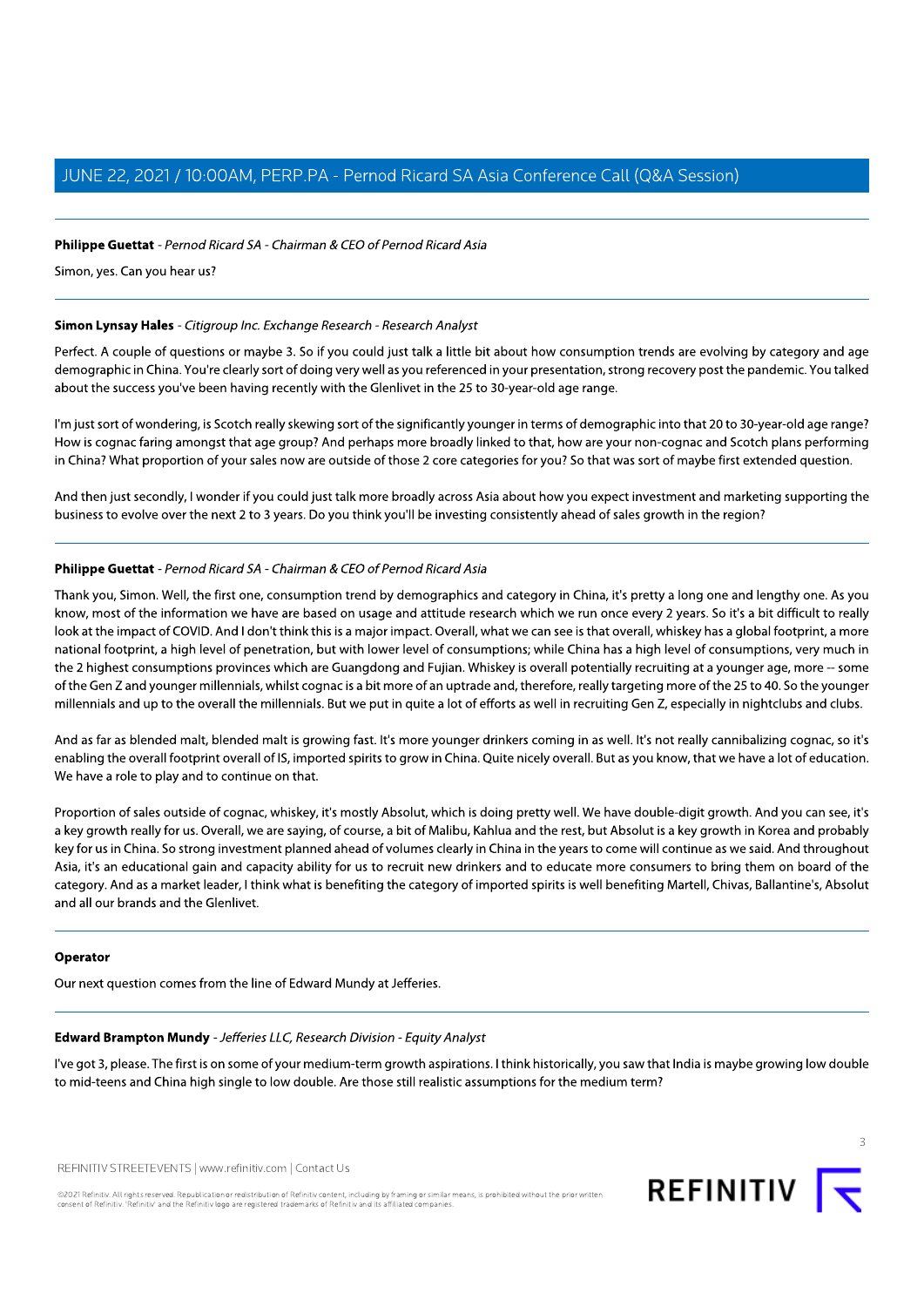The second question is around India and potential deregulation of Scotch. There's been some recent reports in the newspapers that the basic custom duty could decrease from 150% to a lower range. If tariffs do come lower, what does that mean for your business?

And then the third question is really around Transform & Accelerate. I think you talked a lot in your earlier presentation around good, sustainable top and bottom line growth, but Transform & Accelerate ran between fiscal '19 and '21. Can you talk about potential opportunities beyond fiscal '21 to drive sustainable profitable growth and sort of what next for Transform & Accelerate in Asia?

# Philippe Guettat - Pernod Ricard SA - Chairman & CEO of Pernod Ricard Asia

Edward, so in fact, medium term, clearly, what we have said was the high single-digit to low double for China and low double for India. And I think at this stage, of course, I mean, in the long run, outside of COVID period, I think this remains pretty realistic. And this is clearly -- this is part of the Transform & Accelerate directions.

As far as India and the potential deregulations, so that's a very long-term opportunity and a massive opportunity for the whole industry clearly. But in fact, today, there is no more, no specific report at this point. So it's a bit of a question mark, I always said that it's going to be merely 30 years that we at Pernod Ricard, 30 years I've been hearing about this potential things coming up. So probably we are closer than any time of this as the U.K. and Indian spirit industry group have been engaging with the U.K. and Indian governments to secure improvements in bilateral trade in spirits, and we are fully supporting that, overall, clearly, as Pernod Ricard. But at the moment, it seems that things are moving in the right direction. But clearly, it's a long-term play that could be transformative, but in the long term.

Last, I think your question whereabout opportunities going forward beyond this year. At the moment, we are very much busy in closing this year, but -- and it's a bit too early to think about opportunities beyond outside of what we -- you have mentioned at the beginning, which is the indication that we give during the strategic plan of Transform & Accelerate that you just emphasized, except that the fact is India is low double digit.

#### Operator

Our next question from the line of Olivier Nicolai at Goldman Sachs.

### **Olivier Nicolai**

Three questions, please. First, just a follow-up on the previous questions. You mentioned a revival of Scotch and Chivas among the younger crowds. I was just wondering, would you say that perhaps 70% or 80% of Scotch drinkers today in China are below 30 years old? And what would be the opposite for cognac essentially where it's above 30 would tend to drink cognac? So that's the first question.

Second question is how significant is Hainan duty-free hub is today? And if it continues to grow, obviously, could it have an impact on, potentially, a mix on margins? And then just lastly, since in your background of the presentation you have some very nice bar with a bottle of Lillet, was just wondering, since one of your competitors is keen to introducing spritz cocktails over in Shanghai. Do you see a potential for Lillet in the region as well?

# Philippe Guettat - Pernod Ricard SA - Chairman & CEO of Pernod Ricard Asia

I think my boss will love your third question, but I'll finish with this. So the first revival, Scotch is not really a revival. Scotch, overall, I think it's a very strong performance of Scotch and overall Pernod Ricard Scotch brand in a difficult environment post COVID. Overall, so we have strong double digits across the board for all our Scotch brands, which is good, but in fact, it's really going back to previous trends that we were faring before COVID periods.

REFINITIV STREETEVENTS | www.refinitiv.com | Contact Us

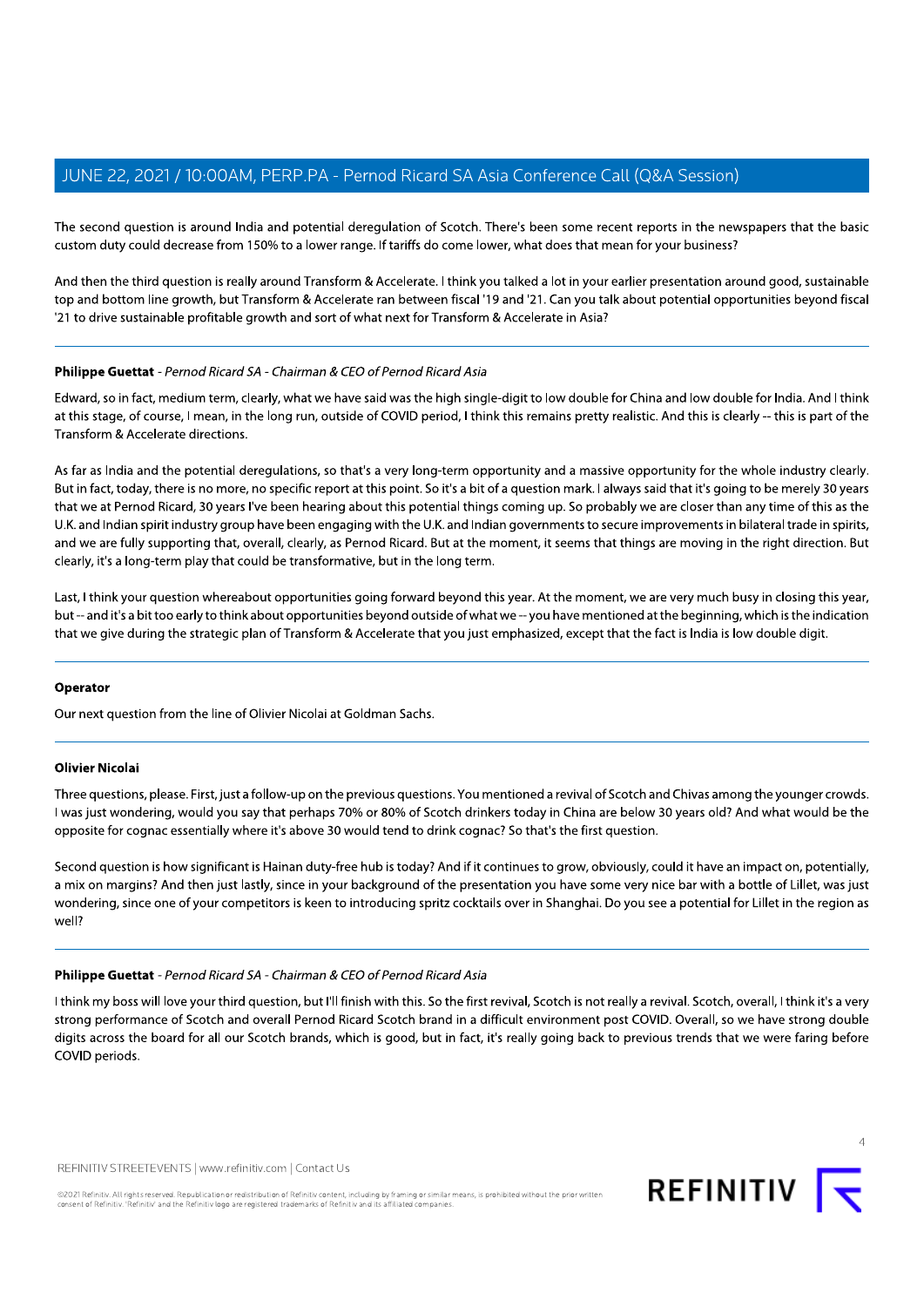And at the same time, in terms of age group, I think it's a bit of a stereotype to say 70% of Scotch is below 30 year old. Since Scotch is very spread in the first of a stereory of think it's a bit of a stereory of a stere out as well across the different category and age categories. There is strong recruitment below 30, but as well, there is quite strong retention of the category, which have been educated 20, T0, T5 or 20 years ago.  $\,$ 

And cognac is really not only an old man drink at all in China. It's completely the opposite. Cognac is very strong in clubs, and in high-energy M, PERP.PA - Pernod Ricard SA Asia<br>fage group, I think it's a bit of a stereotype to say<br>ategory and age categories. There is strong recr<br>ducated 20, 10, 15 or 20 years ago.<br>I old man drink at all in China. It's completely d SA Asia Conference Call (Q&A Sessi<br>
otype to say 70% of Scotch is below 30 year old.<br>
strong recruitment below 30, but as well, there<br>
ompletely the opposite. Cognac is very strong in<br>
ompletely the opposite. Cognac is v nightclubs, even stronger by far than Scotch. So -- and cognac is strong as well in new locations. So new occasions is probably more middle-aged 35 to 45 business people and as well people celebrating, so more family. But as well, there -- and in the club, it's really 25 to 35 year old crowd which  $\,$ are consuming cognac and enjoying it in the night out and parties.

So I would say it's pretty balanced overall and quite a good repartition of all the different class stages. And we are very much investing on both our Scotch portfolio and on Martell clearly in order to recruit Gen 2s and the young millennials below 30.

Hainan duty-free hub, it's a massive opportunity. It's a duty-free opportunity. Clearly, this is the way we're playing need for Pernod Ricard. So in l cognac is strong as well in new locations. So new occasions<br>g, so more family. But as well, there -- and in the club, it's really<br>t and parties.<br>lood repartition of all the different class stages. And we are ve<br>uit Gen Z fact, we are really very much constraining ourselves to travelers in order to catch to the needs of travelers. We are buying in at the airport or -- and included the stranger and included the model of the model. And includ are traveling to Hainan by need at the airport. So it's not necessarily directly cannibalizing and impacting domestic business. It's coming in addition. it's mostly taking over and taking part of the business that we have lost in Hong Kong airport, Singapore airport, and the borders between Hong Kong and China. So overall, it's quite a good complement, and it's making up for this business lost with international -- Chinese international So I would say it's pretty balanced c<br>Scotch portfolio and on Martell cle<br>Scotch portfolio and on Martell cle<br>Hainan duty-free hub, it's a massiv<br>fact, we are really very much const<br>are traveling to Hainan by need at t<br>It' s. And we are very much investing on both our<br>0.<br>ay we're playing need for Pernod Ricard. So in<br>velers. We are buying in at the airport or -- and<br>ting domestic business. It's coming in addition.<br>apore airport, and the bord travelers who are now staying in China. So not significant impact on mix or margin impact even more positive as probably we can imagine that prifolio and on Martell clearly in order to recruit (<br>
uty-free hub, it's a massive opportunity. It's a du<br>
re really very much constraining ourselves to tra<br>
ing to Hainan by need at the airport. So it's not ne<br>
y taking we have better terms than in airport sales outside of China. massive opportunity. It's a duty-free opportunity<br>constraining ourselves to travelers in order to ca<br>ed at the airport. So it's not necessarily directly ca<br>kking part of the business that we have lost in He<br>it's quite a go ing ourselves to travelers in order to catch to the<br>airport. So it's not necessarily directly cannibalizin<br>of the business that we have lost in Hong Kong<br>a good complement, and it's making up for th<br>a. So not significant i

And then Lillet there could be potential in Lillet and that's in China, but potentially even more in markets like Japan. So that's a brand which is starting -- that we have started to -- at the moment, to activate as part of our specialty portfolio, together with Monkey 47, KI NO BI and the range  $\,$ Aberlour and as well some Redbreast. And I think we're starting to see some good traction, particularly more in Hong Kong or Singapore. And where we are looking at potentially going beyond that and testing it in some of the market in order to see continued reaction. and a presence and the main polar potentially cream<br>amoment, to activate as part of our specialty po<br>nd I think we're starting to see some good tract<br>g beyond that and testing it in some of the mark<br>eine of Sanjeet Aujla a

# **Operator**

We are taking our next question from the line of Sanj $\epsilon$ 

Three questions from me, please. Firstly, this thing about China, can you just talk a bit about your (inaudible)…

Operator<br>
We are taking our next question from the line of Sanjeet Aujla at Crédit Suisse.<br>
Sanjeet Aujla - Crédit Suisse AG, Research Division - European Beverages Anal,<br>
Three questions from me, please. Firstly, this thi transport that the term of the line of Sanjeet Aujla at Crédit Suisse.<br>In the line of Sanjeet Aujla at Crédit Suisse.<br>In the second the line of Sanjeet Aujla at Crédit Suisse.<br>In the second Ricard SA - Chairman & CEO of Pe From the line of Sanjeet Aujla at Crédit Suisse.<br>
Research Division - European Beverages Analyst<br>
Firstly, this thing about China, can you just talk a bit about your (inaudi<br>
J<br>
SA - Chairman & CEO of Pernod Ricard Asia<br>
g In the thermal testing it in some of the mainter in order to see out<br>
Sanjeet Aujla at Crédit Suisse.<br>
Sion - European Beverages Analyst<br>
Ing about China, can you just talk a bit about your (inaudible)...<br>
The CEO of Perno from the line of Sanjeet Aujla at Crédit Suisse.<br>
Research Division - European Beverages Analyst<br>
Firstly, this thing about China, can you just talk<br>
J<br>
SA - Chairman & CEO of Pernod Ricard Asia<br>
gize. Apologies, Sanjeet. Sanjeet Aujla - Crédit Suisse AG, Research Division<br>Three questions from me, please. Firstly, this thing a<br>**Philippe Guettat** - *Pernod Ricard SA* - Chairman & C<br>Sorry, Sanjeet. Because -- I apologize. Apologies, Sa<br>questi Sanjeet Aujla - Crédit Suisse AG, Research Division - European Beverage:<br>
Three questions from me, please. Firstly, this thing about China, can you<br> **Philippe Guettat** - Pernod Ricard SA - Chairman & CEO of Pernod Ricard<br> Crédit Suisse AG, Research Division - European Beverages Androm me, please. Firstly, this thing about China, can you just<br> **Crédit Suisse AG, Research Division - European Beverages Androm me, please. Firstly, this thing ab** Fort question find the orient pliniple of subsetimal detection subset.<br>
Adit Suisse AG, Research Division - European Beverages Analyst<br>
m me, please. Firstly, this thing about China, can you just talk a bit about<br>
Pernod R Research Division - European Beverages Analyst<br>Firstly, this thing about China, can you just talk a bit about your (inaudil<br>15A - Chairman & CEO of Pernod Ricard Asia<br>gize. Apologies, Sanjeet. There's a strong echo. So in Sorry, Sanjeet. Because -- I apologize. Apologies, Sanjeet. There's a strong echo. So in fact, I've only heard only China, but then the rest of the 'question got lost in the echo and the cracking of the line. **Philippe Guettat** - *Pernod Ricard SA* - *Chairman & CEO of Pernod Ricard Asia*<br>Sorry, Sanjeet. Because -- I apologize. Apologies, Sanjeet. There's a strong ech<br>question got lost in the echo and the cracking of the line.<br> ernod Ricard SA - Chairman & CEO of Pernod Ricard Asia<br>se -- I apologize. Apologies, Sanjeet. There's a strong echo. So in face<br>echo and the cracking of the line.<br><br>*L* Suisse AG, Research Division - European Beverages Anal A SA - Chairman & CEO of Pernod Ricard Asia<br>
gize. Apologies, Sanjeet. There's a strong echo. So in fact, I've only he<br>
the cracking of the line.<br>
Research Division - European Beverages Analyst<br>
st clearer, Philippe?<br>
A SA n & CEO of Pernod Ricard Asia<br>
es, Sanjeet. There's a strong echo. So in fact, I've only heard of<br>
f the line.<br>
sion - European Beverages Analyst<br>
ppe?<br>
An & CEO of Pernod Ricard Asia

Research Division - European Beverages Analyst<br>It clearer, Philippe?<br>15A - Chairman & CEO of Pernod Ricard Asia<br>115A - Chairman & CEO of Pernod Ricard Asia

Apologies. Let me try again. Is that clearer, Philippe?  $\hspace{0.1mm}$ 

Sanjeet Aujla - Crédit Suisse AG, Research Division<br>Apologies. Let me try again. Is that clearer, Philippe?<br>Philippe Guettat - *Pernod Ricard SA* - Chairman & C<br>Yes, that's much clearer. Great.<br>TREFINITIV STREETEVENTS | ww Sanjeet Aujla - *Crédit Suisse AG, Research Division - European Beverage*:<br>Apologies. Let me try again. Is that clearer, Philippe?<br>**Philippe Guettat** - *Pernod Ricard SA* - *Chairman & CEO of Pernod Ricard*.<br>Yes, that's mu Crédit Suisse AG, Research Division - European Beverages Andre try again. Is that clearer, Philippe?<br> **The try again.** Is that clearer, Philippe?<br> **It** - Pernod Ricard SA - Chairman & CEO of Pernod Ricard Asia<br>
clearer. Gr Fatt Suisse AG, Research Division - European Beverages Analyst<br>Expagnand Is that clearer, Philippe?<br>Pernod Ricard SA - Chairman & CEO of Pernod Ricard Asia<br>Parer. Great.<br>NENTS | www.refinitiv.com | Contact Us

Yes, that's much clearer. Great.

REFINITIV STREETEVENTS | www.refinitiv.com | Contact Us

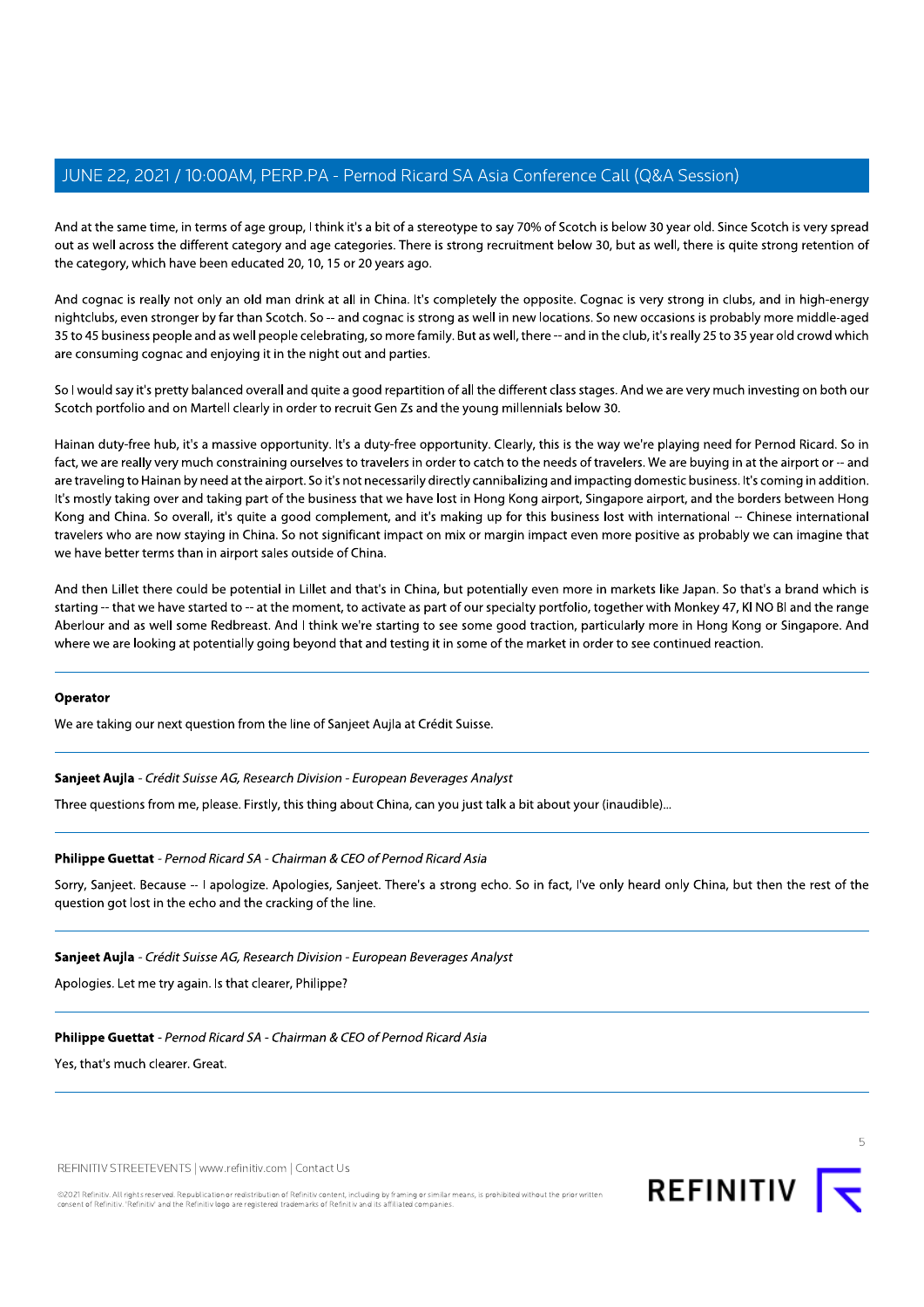# Sanjeet Aujla - Crédit Suisse AG, Research Division - European Beverages Analyst

Right. Okay. So first question, just on the evolution of the channel mix in China post COVID versus pre-COVID. Have there been any significant shifts in things like meal occasion, modern on trade post COVID versus pre-COVID? Or has the mix kind of normalized back to what it was?

My second question is more on geographic mix. How much of your business in China today is outside of Guangdong and Fujian? And how fast is that growing?

And third question is actually more on Southeast Asia. You really didn't talk about that region in your presentation, and I'd just like to get a feel for how that part of your business is performing at the 9-month stage, and you're seeing with regards to the recovery there.

# Philippe Guettat - Pernod Ricard SA - Chairman & CEO of Pernod Ricard Asia

Thank you, Sanjeet. So China evolution of channel mix post COVID versus pre-COVID, what can we say? Premium prestige channels, which is the traditional off-trade is still, has rebounded very strongly. I mean, this is the key engine of growth for cognac during the meal occasion. So a very strong rebound across the board.

Modern off-trade is the same thing. Overall, modern on trade, which is high-energy bar and nightclub, this is super -- this is really booming. After the beginning stage where we had a lower number of outlets with a lower footfall and a kind of revenge spending, people spending more on that. What we have seen is people footfall continue to -- have been increasing, even to a higher level besides COVID and people continue to spend quite heavily. So this has triggered new nightclubs and high energy bars opening.

And at the same time as well, what the big surprise was that, in fact, normally, we used to have seasonality with lower traffic and footfall just before Chinese new year and after Chinese new year. But as Chinese travel -- people are not traveling, in fact, they have a high level of disposable income. They continue to go out strongly and compensate the fact that they do not travel by going into the modern on-trade and spending on imported spirits. So this channel has been accelerating.

Traditional on trade remains pretty resilient as well post COVID. And of course, surge of e-commerce from a low base depends overall in terms of our business. But growing pretty strongly and with -- in more entrenched type of consumptions that are here to stay and pretty high base and now quite a significant share size of our business for brands, for premium brands like Chivas Regal, Ballantine's Finest and Absolut, clearly coming from e-commerce, where we've been gaining share [indiscernible].

Geographical mix, so we do not give numbers by region. But as you can see on the back of the expansion of high-energy bar and nightclubs which are nationwide, clearly, this enabling -- this enables the recruitment of new drinkers to Pernod Ricard brands throughout the territory. And therefore, outside of Guangdong and Fujian, where it's still over indexed, but to a lesser extent, thanks to the development of modern on-trade. But as well, e-commerce would enable us to recruit and educate new consumers outside of Guangdong and Fujian.

Southeast Asia, a very good question because -- and here, unfortunately, not very good news overall as the geographies are very strongly impacted by COVID-19, as you know. Most of these markets either are on lockdown or went back on lockdown on the back of second or third waves. So sanitary situation is pretty difficult in most of the markets as well in addition to what we have seen in India.

And on top of that, we have 0 tourists going in markets like Thailand, where 25% of the overall economy is reliant on tourists. And as well, business travelers who are very important in a market like Thailand, but as well the Philippines, Malaysia and Singapore. So we are in -- still trending in high single digit, double-digit decline versus a '19 in these markets.

We're preparing for rebound we're really clearly recouping and making sure that we can rebound, but potentially not before next fiscal and probably not before Q2 of next fiscal.

REFINITIV STREETEVENTS | www.refinitiv.com | Contact Us

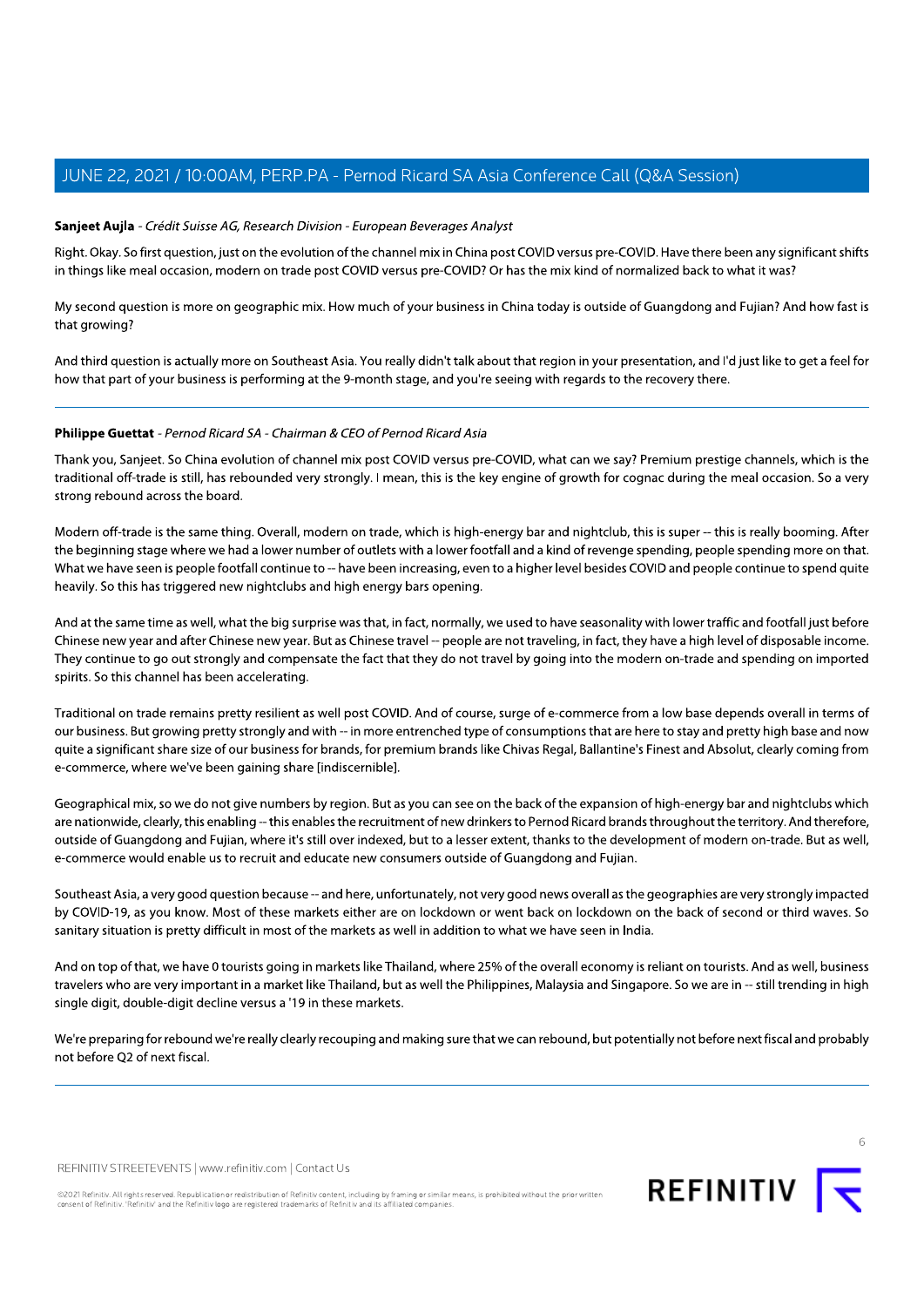# Operator

We are taking our next question from the line of Trevor Stirling at Bernstein.

# Trevor J. Stirling - Sanford C. Bernstein & Co., LLC., Research Division - Senior Analyst

Two questions from my side, please, Philippe. Philippe in the China section of the presentation, we saw a lot of Noblige. We saw a lot of Cordon Bleu, of Chanteloup. So -- but how is L'Or de Jean Martell doing in China? And are you managing to make some ground versus the market leader at that very, very high price point?

And the second question about Jameson in the region. I saw it featured in the Japanese section. It looks like you're using a highball to be there in Japan. I'm just wondering how you're flexing the global positioning of Jameson in the region? And what potential does it have elsewhere in Asia?

# Philippe Guettat - Pernod Ricard SA - Chairman & CEO of Pernod Ricard Asia

Thank you, Trevor. Regarding China and I'Or, clearly, in a high range. Our priority is Chanteloup XXO, which has been relaunched. And this is clearly where we really want to put the effort and the brand building capabilities because we think this is really the sweet spot of uptrading our range from Cordon Bleu and XO to XXO. And of course, we are seeing opportunity with L'Or de Jean Martell, but this will take more time. So first, strategic focus on Chanteloup XXO, with all of activations and an extremely good overall reaction from consumers. We think this is really the sweet spot, given the current, both political and economic environment. The rest and L'Or de Jean Martell will be icing on the cake, clearly.

Jameson, very happy to have a question about Jameson in Asia. Overall, we've been making very good progress with Jameson. So you were mentioning about Japan. Korea as well is a market where we've been growing. And Southeast Asia looks extremely promising as a whole, clearly, with Thailand. So unfortunately, I just mentioned about the difficulty in Southeast Asia before. But Thailand, where we see a lot of inroads, a lot of progress among the hipster category in high-energy bar and as well in all some pretty leading edge district of Bangkok. Similar line in terms of leading-edge and all the upscale, on-trade bar in Manila. And we're seeing, as well, quite very good progress in Malaysia and Indonesia with Jameson.

For the moment, it's more international strategy in terms of activations, focus on taste and mode of serving highball, Jameson Ginger and Jameson Lime, which are the key cocktail. And that seems to have a very strong appeal among Southeast Asians.

Of course, India is a big priority, overall, in terms of volumes, but that's more a very educated whiskey market and here doing very good progress. Continuous work to do seeding in China. But as you know, we have a pretty strong Scotch-whiskey portfolio so Jameson is in addition to it, and we've been on -- we are they are on seeding mode.

#### Operator

Our next question from the line of Chris Pitcher at Redburn.

### Chris Pitcher - Redburn (Europe) Limited, Research Division - Partner of Beverages Research

Two questions from me. On China, Philippe, you mentioned profitable growth. Is it fair to characterize the last 7 to 10 years as margin compression as you invested in marketing, route to market and broadening out the sales force and that we should now start to see margin expansion in China, maybe not from fiscal '21, but certainly from fiscal '22. And then secondly, could you update on a couple of your partnerships and give us some thoughts on baijiu in China, how is Wuliangye going in Southeast Asia. Is baijiu a category you're potentially interested in?

REFINITIV STREETEVENTS | www.refinitiv.com | Contact Us

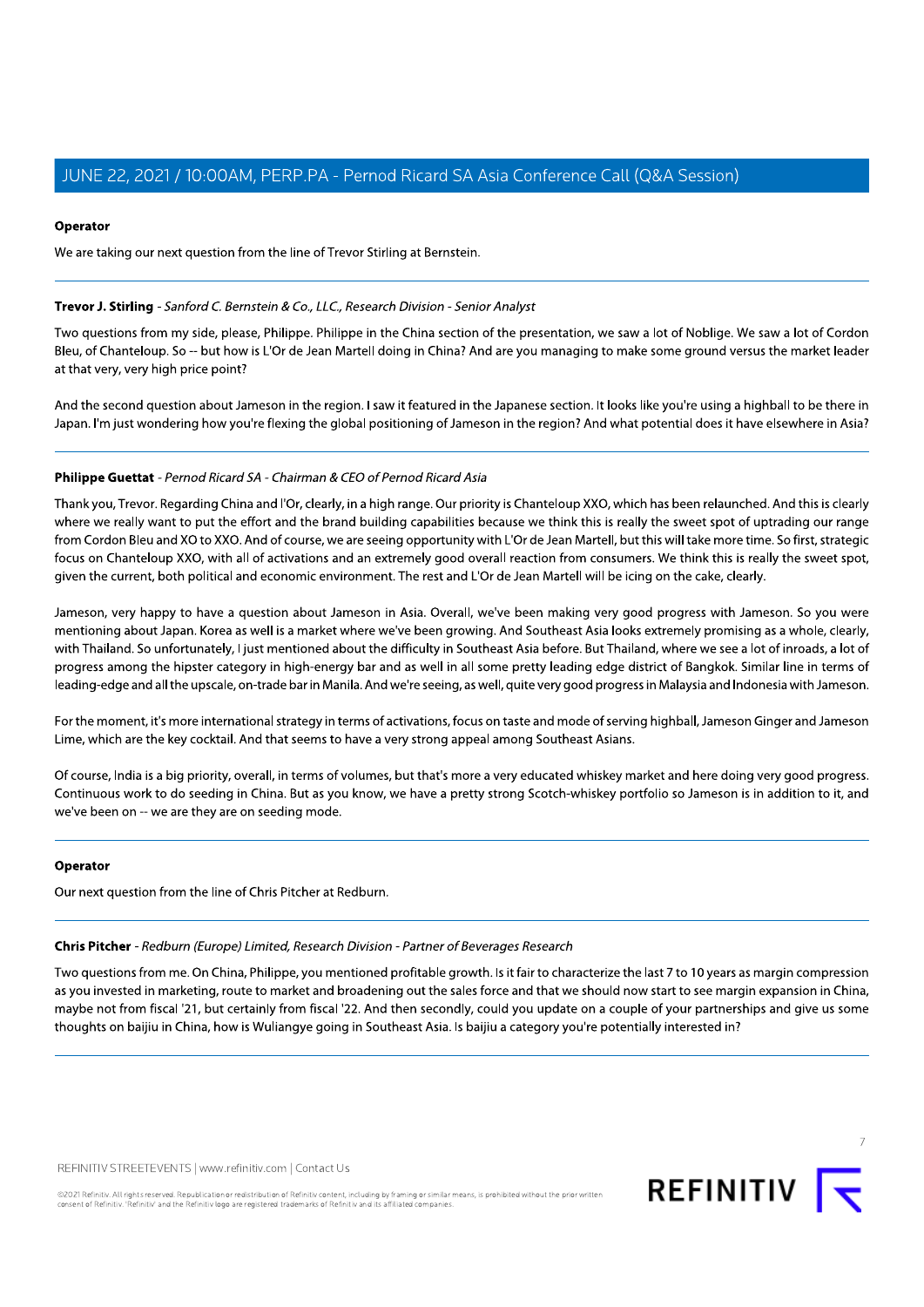# Philippe Guettat - Pernod Ricard SA - Chairman & CEO of Pernod Ricard Asia

Thank you, Chris. No, profitable growth, long-term profitable growth in China, that's always been the core of our strategy, and we didn't see and never had any margin compression. Clearly, there have been some rebating post the crisis, the anti-ostentatious campaign in -- back in 2012, 2013. So we had some rebasing our business more towards VSOP. So mostly Noblige that enable us, in fact, to capture the middle class and the private type of moment of consumption.

But after that, we've been seeing quite significant growth of volumes, especially from 2016 onwards. And margin at the same time, investing. But clearly, as we are in a constrained category for cognac, everybody is playing with the same type of constraint. So investing to educate and recruiting new consumers, but clearly being able, at the same time, to leverage volume growth, value growth, upskilling and development of our margin. And here, I'm talking for Martell, but I think that the whole industry is following a set of similar footsteps.

So that's about China. We're investing clearly as well to be able to leverage more whiskey and recruitment. But as well, it's always been with profit in mind. Second question about partnership and -- with baijiu with Wuliangye in Southeast Asia, so we're starting to sell. It's a bit difficult to crack some of the barriers, regulatory and import license and to obtain that. But overall, things are taking time. So we are starting to -- I think to sell in Malaysia and I think Cambodia at the same time as well. We have been a victim of what we were mentioning before, which is no Chinese tourists or Chinese businessmen traveling to through these geographies. So it's really leveraging on the Chinese community and local Chinese community. and there is a lot of education to be done. So it's starting. And we are happy with the cooperation, but it will take time.

# Chris Pitcher - Redburn (Europe) Limited, Research Division - Partner of Beverages Research

And just in terms of the China baijiu opportunity. Is that one you see potentially an area to look in? Do you think it's interesting? Or is that something that you're targeting perhaps through your own domestic whiskey?

# Philippe Guettat - Pernod Ricard SA - Chairman & CEO of Pernod Ricard Asia

Well, it's always interesting because it's a massive opportunity, overall a massive category and especially both in volumes and in value, premiumizing, uptrading, but there are very few assets for sales or interesting assets, most of them are government-owned and controls and so it's difficult foreigners to put -- lay their hands into that. And whenever there are assets for sales, in fact, most of the time, they are not that interesting. And the fee are extremely high.

So the key question would be how to be able to extract value out of that. But never say never. So we'll keep -- as any opportunity, we'll look at them

# Operator

Taking our next question from the line of Richard Withagen at Kepler.

# Richard Withagen - Kepler Cheuvreux, Research Division - Research Analyst

I have 2, please. First of all, you mentioned in the video a marketing mix analytics tool in Japan and a key digital program in India. Can you talk about the details of these programs? And what does it allow you to do that you could not do before? And then the second question is on the gross margins in the Asia, rest of the world segment. They've been relatively stable at 57%, 58% in the past 5 years. So what are, in your view, the most important drivers, either up or down of the gross margin in the next 5 years or so?

REFINITIV STREETEVENTS | www.refinitiv.com | Contact Us

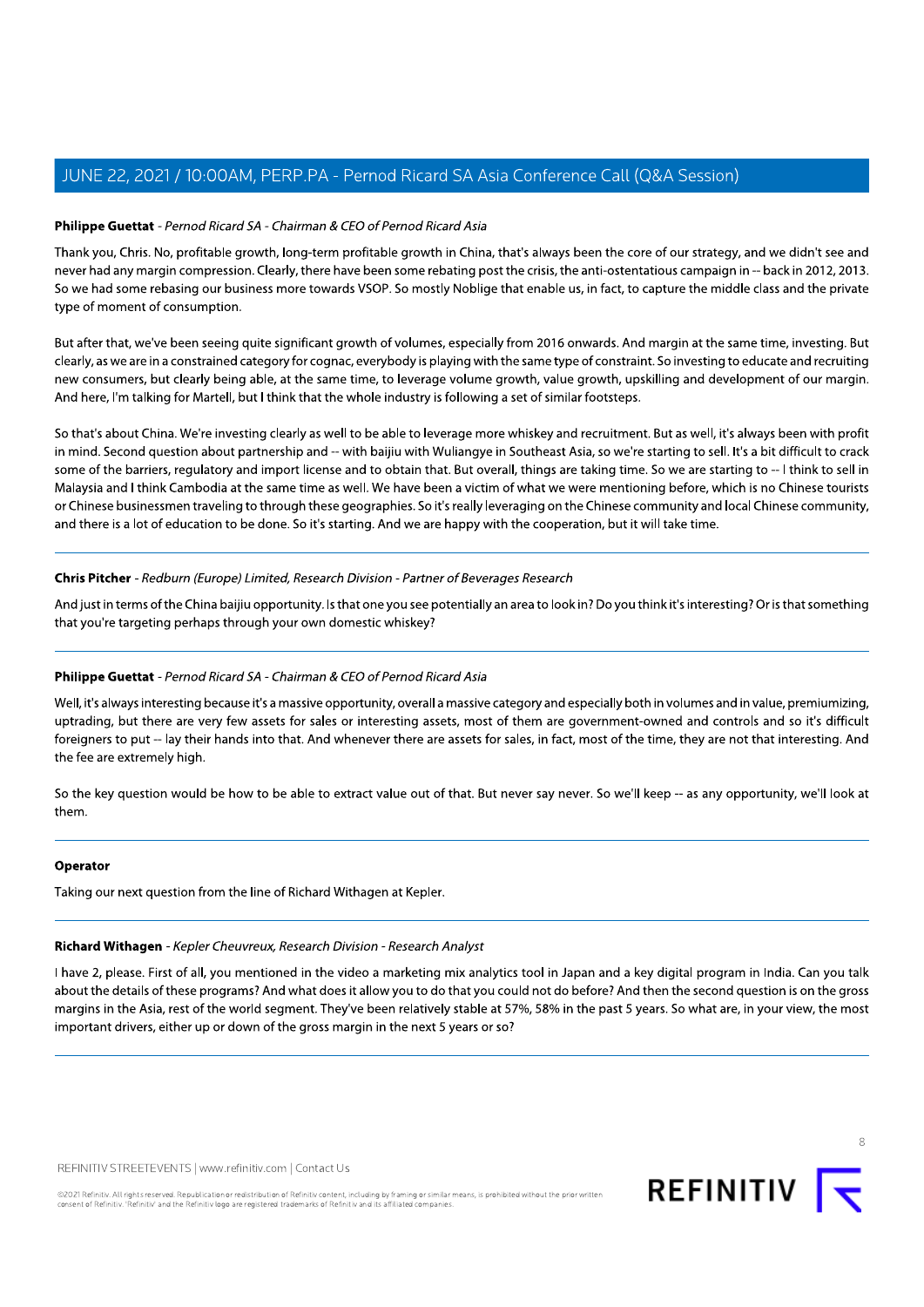# Philippe Guettat - Pernod Ricard SA - Chairman & CEO of Pernod Ricard Asia

Richard. So the first thing is about -- this is the key development programs that have been introduced by Alexandre Ricard during the latest call in H1 results. So clearly, here in Japan, what we're doing is to developing a proprietary marketing modern mix, which is aimed, in fact, at improving the efficiency of our marketing spend. And being able to allocate better spend according to touch points between brands and within key geographies, and all that's leveraging artificial intelligence. And we're doing similar things in India, more in terms of sales force efficiency, allocation of time and in order to make sure that we fully maximize the opportunity of our sales and the ability to deploy within the different sales outlets.

Regarding margin in Asia. So here, I think clearly, what we have is a few, few key drivers. Of course, country mix is quite critical overall to influencing the level of margin, especially between China and India. We are a bit at the opposite of the 2 business models of Pernod Ricard here. One which is more luxury prestige and the other one, which is more premium brand driven. So what we're doing here is -- can clearly continue to work on pricing. And as you have seen, we have taken price up for Martell in China and in India, in the context of very highly inflationary environment as well here. Whenever regulation applies and authorizes us, we'll be taking our price up, one.

Second, uptrading. Uptrading, really, clearly ensuring that we put more focus behind our top end brands. This is the case in China with Martell and the high range of Martell, Cordon Bleu and XO. This is, as well, the case in India with all the emphasis being put behind Blenders Pride and Royal Stag ... and 100 Pipers and as well the strategic international brands, Chivas, Ballantine's and Absolut.

And then we also have been implementing and rolling out throughout Asia, both on imported brand and locally produced brand, the group operating quidelines in order to ensure that we have -- we can minimize cost -- the cost increase and ensure, at the same time, as well that cost of operations is kept under strict control. Julia, do you want to add anything?

# Julia Massies - Pernod Ricard SA - VP of Financial Communication & IR

Nothing yet. Thank you, Philippe.

# Operator

We're taking our next question from the line of Laurence Whyatt at Barclays.

# Laurence Bruce Whyatt - Barclays Bank PLC, Research Division - Analyst

Philippe and Julia, a couple from me. Just following on from 1 of the earlier questions on India and regulation. If tariffs were reduced in India, would you look to pass those tariff reductions on the pricing for consumers? Or would you look to improve your margins in the country?

And secondly, in terms of your product mix in China, do you anticipate more of the growth coming from Scotch from a lower base? Or do you think the growth between Scotch and cognac will be relatively broad similar?

# Philippe Guettat - Pernod Ricard SA - Chairman & CEO of Pernod Ricard Asia

The second one is related to China?

# Laurence Bruce Whyatt - Barclays Bank PLC, Research Division - Analyst

Yes, just China, whether you think Scotch and cognac will grow at a similar pace, or whether you think one of those categories will grow faster than the other.

REFINITIV STREETEVENTS | www.refinitiv.com | Contact Us

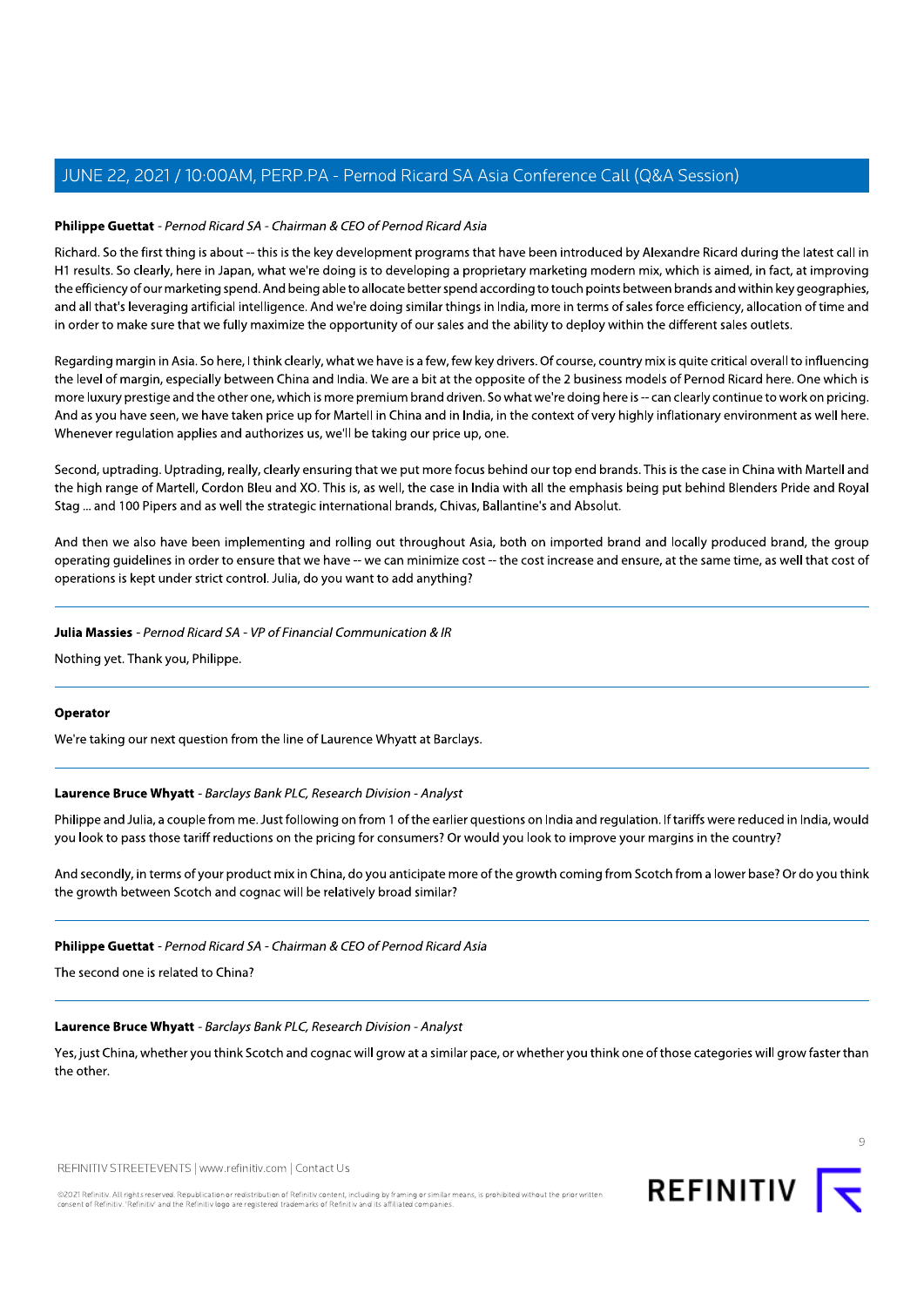# Philippe Guettat - Pernod Ricard SA - Chairman & CEO of Pernod Ricard Asia

Okay, regarding India, clearly, it's a bit of a crystal ball. And if really -- we have some free trade agreement between the U.K. and India and the tariff were reduced. There'll be quite high and strong expectation for price to come down. I think that's quite clear, both the authorities and from consumer. This will be sufficiently advertised. And at the same time, I mean, the key issue we are facing with our -- all our strategic international brands, Chivas, Ballantine's, Jameson, which is a bit of the tariff negotiation, is really price availability, price accessibility. So I will reckon that, in fact, quite significant portion will go into price in order to boost volumes and be able to educate a wider number of consumers.

Just wanted to take the example, for instance, of Karnataka Bangalore, which is IT hub. A bottle of Chivas Regal costs USD 90. I mean, so this level of price is hardly impossible. And to have given some of these young IT consultants, even if they are making quite a lot of money to afford a bottle of Chivas regularly, so that's going to be very celebratory type of occasion.

And probably another part will go in terms of educating and therefore, recruiting more consumers and expanding distribution and expanding activations and building awareness and consideration. So all this with the long term, of course, profitability in mind. But at the beginning, I think we'll have to do the heavy lifting in terms of reinvestment.

China, and I wish this time will come and that we have to make this choice. But not too sure that we are still there, but let's hope so. In terms of China, I think, as you've seen, so far, if we look at the past 5 years, 6 years, in terms of CAGR, cognac has, both in terms of volume and value, has grown more or less twice as fast as coach whiskey overall. So cognac is very dynamic. Scotch had been, in fact, it's -- has been less dynamic, but with decline of blended Scotch being flattish, which used to be the bulk of the volumes and a quite sharp increase of malt whiskey, so moving forward, we are clearly confident that cognac will continue to grow at, hopefully, high single-digit numbers, between mid-single-digit to high single digit. And overall, for Scotch, we should be in similar line, but probably with a higher level of dynamism of malt. But I mean, that's a bit difficult to predict, but that's where we stand at this stage given the current dynamism of both categories cognac and malt whiskey.

What will happen, clearly, we can anticipate at some stage and there could be some supply pressure on both these 2 categories, and this could trigger, as well, potential reappraisal, stronger reappraisal of blended scotch whiskeys, where inventory are at a higher level and less constrained. So let's see exactly. So this could, as well, come into the equation. But I think this is hoping that we have a few years of stability, which has not been the case over the past 2 or 3 years.

#### Operator

Taking our next question from the line of Pinar Ergun of Morgan Stanley.

# Pinar Ergun - Morgan Stanley, Research Division - Equity Analyst

Have 3 quick ones. The first one is how does kind of wine portfolio fit into the broader strategy in Asia?

Secondly, you've talked about the market growth opportunity in whiskey. Could you please also give us some color on how the competitive landscape is evolving as others also get behind this opportunity?

And then finally, a very quick follow-up on Hainan. Once international travel is back, so longer term, not the near term, how would you expect sales in Hainan to evolve? Do you think it will be incremental to travel retail elsewhere? Or should we expect some shift back to other travel retail zones?

#### Philippe Guettat - Pernod Ricard SA - Chairman & CEO of Pernod Ricard Asia

Thank you, but -- just -- could you, again, come back on the second question about market growth opportunity and competitors?

REFINITIV STREETEVENTS | www.refinitiv.com | Contact Us



 $10$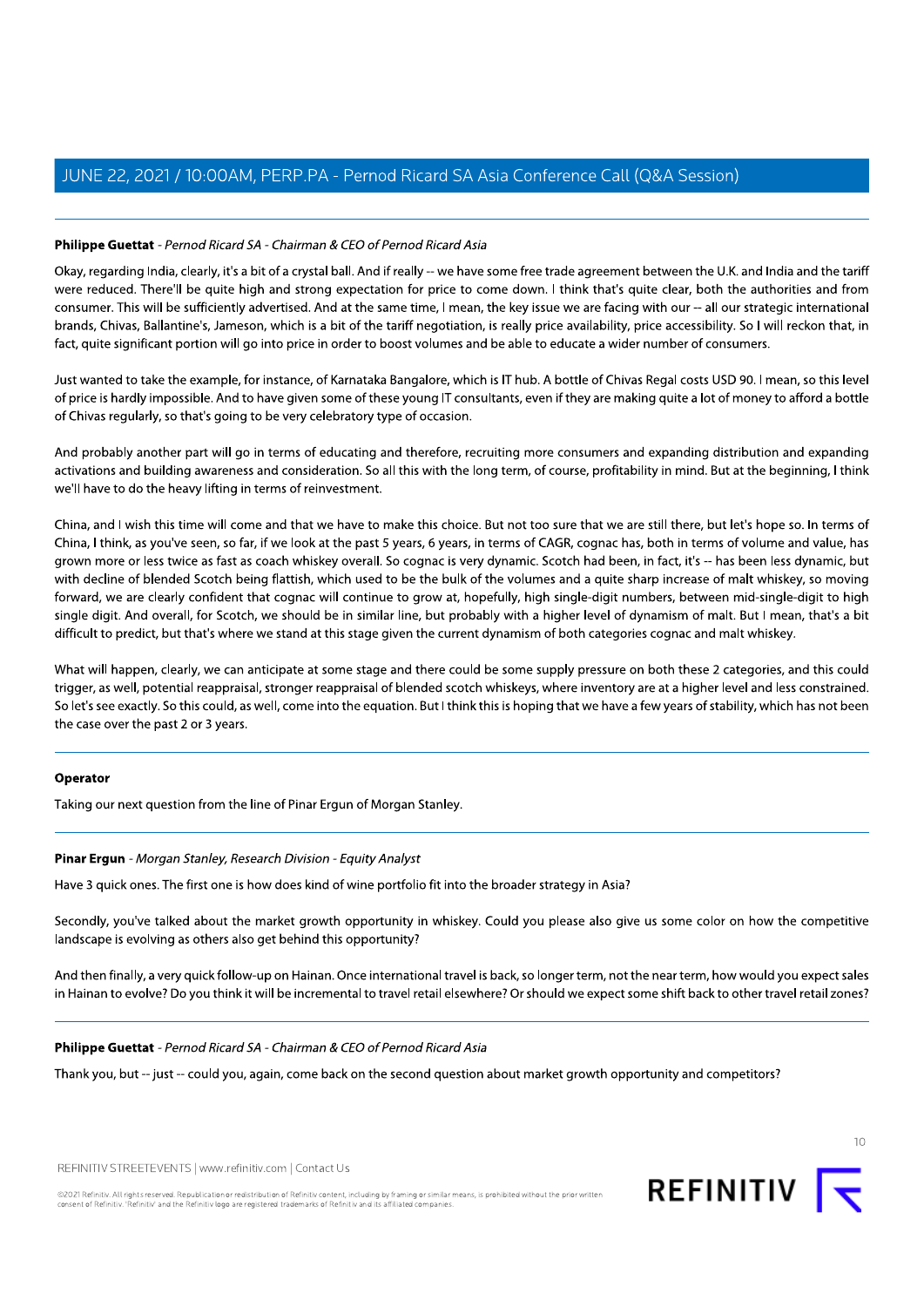# Pinar Ergun - Morgan Stanley, Research Division - Equity Analyst

Yes, sure. So on whiskey, you made it clear there's a very big market growth opportunity, but I was interested in hearing your thoughts about competition. How is the competitive landscape evolving within the category?

Julia Massies - Pernod Ricard SA - VP of Financial Communication & IR

This is now -- the scope is Asia as well as the Pacific [countries] ...

# Pinar Ergun - Morgan Stanley, Research Division - Equity Analyst

Basically, actually, sorry I should have clarified. I was thinking more China actually. Apologies.

# Philippe Guettat - Pernod Ricard SA - Chairman & CEO of Pernod Ricard Asia

Now about -- so about wine, there is a very strong strategic fit within Pernod Ricard portfolio, clearly, especially in Asia. I think we see a long-term opportunity for growth. Of course, in our must-win market, China and India, where we have very strong positions and a strong -- very strong fit, both in terms of the portfolio because it's really catering to different moments of consumption. This is more female driven overall. This is more meal occasion as well, and at the same time, war playing on the new and -- on the low and no alcohol players. So that end as well, quite a strong fit in terms of route to market, as I was saying, taking us more in modern off-trade and as well, e-commerce and enabling the whole portfolio and the meal occasion in restaurant, the whole portfolio to penetrate better all these channels.

So very strong strategic fit in the 2 must-win market, but as well in Southeast Asia, in particular, Thailand and in the Gulf as well. And we see, as well, opportunity in Japan overall across the portfolio. So very synergetic and profitable and growing in line with consumers' development of this seament, which I've mentioned before.

China competitive landscape for whiskey, I think market growth opportunity is pretty well played. As I said, we are a market leader, overall, in terms of Scotch whiskey, strong market leader. With a strong benefit from a strong advantage of gap compared to our key competitors. We are playing on 4 different brands catering to different type of consumer segments. Different need states and different type of occasions.

As you know, between Chivas, Ballantine's Finest, Royal Salute and the Glenlivet, I think, as I've said, a single malt at the moment is more buoyant and growing at fast pace as well benefiting from the halo effect coming from Taiwan and the Taiwanese consumers and travelers. That's why, as well, we are investing quite significantly in Taiwan behind the Glenlivet, but this is well benefiting Royal Salute. So I think that -- and competitors are as well, some of them gaining share in this -- gaining volumes and tractions in single malt and other, a bit lagging behind. Overall, clearly, we really want to continue to command a strong and significant market lead. and continues well to educate and recruit new consumers and bring them into the category.

Hainan evolution. Yes, we see clearly Hainan as a potential new market for our brands, even when international travel will resume. It's not going, probably, to be next year, next -- in fiscal year 2022, that we see a lot of Chinese travelers outside of China. This will take gradual -- this will take time

Nevertheless, once Chinese travelers are back on international times, Hainan will be able to recruit or to bring in new people, new travelers before were not traveling or traveling only within China or visiting only Hong Kong, and then will go to Hainan as a destination to go for -- to benefit from the beach and as well from the shopping opportunity. So we think that's going to be incremental to the roll to the duty free business. Potentially taking a bit of share from the -- what the business -- they used to be done at the borders of Hong Kong and Macau, so potentially.

REFINITIV STREETEVENTS | www.refinitiv.com | Contact Us



 $11$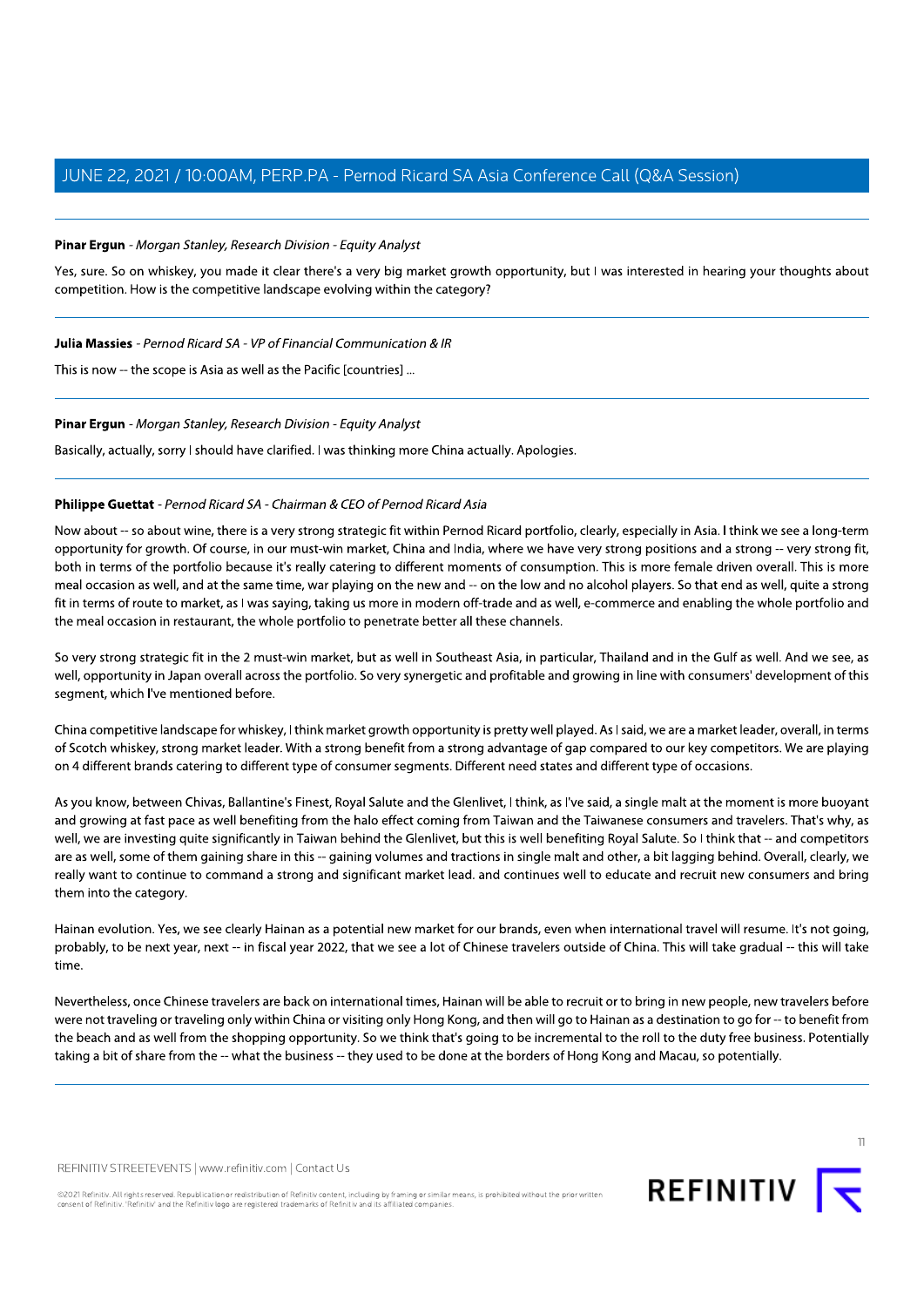# Operator

We are taking our next question from the line of Andrea Pistacchi at Bank of America.

# Andrea Pistacchi - BofA Securities, Research Division - MD in Equity Research & Head of European Beverages

A couple of questions, please. The first one on the premium spirits business unit that you set up -- in China. You've talked about some of the brands. So I'm just wondering, compared to your sort of expectations when you set up this has a separate business unit a few years ago, how is this progressing? And have you -- initially, I think you focused on 30 cities, have you moved beyond that yet? And then I think in a question earlier, you were saying that for cognac potentially to grow mid-to high single-digit in China and Scotch, if I understood correctly, similar to that or a bit more. But at the same time earlier, you were saying that you continue to expect China to grow sort of high single-digit to low double-digit.

So I just wanted to square that a little. Of course, as the other smaller international brands that should all grow strongly please. And then my last question, if I may, is a broader question on route to market in Asia. You're constantly adapting and assessing your route to market. Recently, you made the changes in Korea. So I was wondering whether what we should expect, whether you're happy with your footprint now, or whether we should expect any changes to route to market?

# Philippe Guettat - Pernod Ricard SA - Chairman & CEO of Pernod Ricard Asia

Thank you. Premium BU in -- premium business unit in China, it's really very much in line with our expectation, even doing better. We are just looking at the business case that we built 5 years ago, a few weeks back, and we are ahead even compared to the initial business case. So we're making very good progress, very happy.

And as you can see, most brands are growing double digit. And even faster. And even during COVID times, in fact, has been clearly strongly growing, both Absolut, Ballantine's Finest the rest of the portfolio of wine. So further expansion, I think now we are in a high number of cities. From the top of our mind, we should be probably close to 50 or 60 cities and operating, but that's something that I will need to check and will confirm.

Nevertheless, I think the expansion is growing, and we can continue. And we are continuing to further expand the business. Sorry, because I'm starting to hear myself talking. Okay, there was an echo, but it's back. So I think this is quite a benefit to it. And at the same time, we're either doing direct or being a distribution-led, thanks to some dedicated whole service. So I think pretty much in line and I'm extremely happy with the overall development.

China, I can really confirm a high single-digit to low double overall for the country. On the back of cognac, which is probably more mid-single to high double -- to high -- to high-single, sorry, to high-single overall. So mid-single to high single for cognac. And we see probably around similar lines, despite the fact that we are over-indexing on blended Scotch, which is not doing as well as single malt, as I've said. So confirming high single-digit to low double for the whole of China. It makes sense overall compared to the market forecast and progress that we can plan.

Route to market, Korea. Yes, we in fact, moved away and gave the distribution of Imperial so whiskey, Korean or so-called ex Korean whiskey or local whiskey to an ex Pernod distributor last year. And things are going pretty well for Pernod Ricard Korea, as in fact, we're growing double digit. And as I said, as was said in the video, that's probably 1 of the first time, at least for me, being major core that I'm talking about growth in Korea. And so not even talking about double-digit.

So very happy about the choice because it's really enabled the sales team to focus on modern on-trade and especially in off-trade and the fact is that in Korea, modern on trade is very much impacted by COVID, continuing to be impacted by COVID. But off-trade is growing fantastically well and is clearly compensating -- even more than compensating for the decline of modern on-trade. And all our switching international brands are up double digit, in particular, Ballantine's, which is making a very strong comeback, which is -- but as well, you have seen Malibu and Absolut, mostly the innovation of Absolut, Absolut juice.

REFINITIV STREETEVENTS | www.refinitiv.com | Contact Us



 $12$